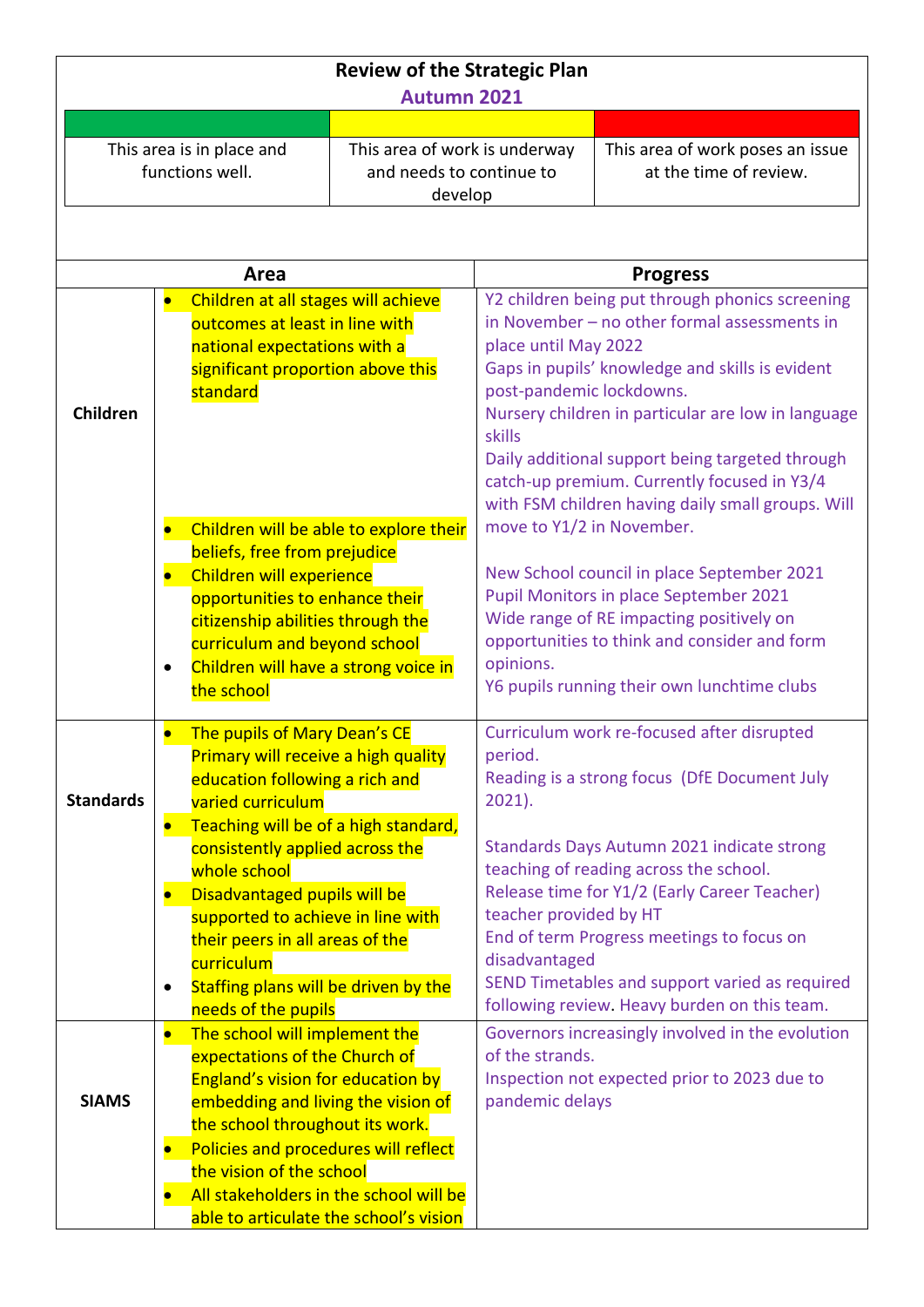|                                      | and recognise the impact this has on<br>learning and standards<br>The school will continuously                                                                                                                                                                                                                                                                                                                                                     |                                                                                                                                                                                                                                                                                                                                                                                                                                                                                                                                                                                                                                                                                   |
|--------------------------------------|----------------------------------------------------------------------------------------------------------------------------------------------------------------------------------------------------------------------------------------------------------------------------------------------------------------------------------------------------------------------------------------------------------------------------------------------------|-----------------------------------------------------------------------------------------------------------------------------------------------------------------------------------------------------------------------------------------------------------------------------------------------------------------------------------------------------------------------------------------------------------------------------------------------------------------------------------------------------------------------------------------------------------------------------------------------------------------------------------------------------------------------------------|
|                                      | develop awareness of all British                                                                                                                                                                                                                                                                                                                                                                                                                   |                                                                                                                                                                                                                                                                                                                                                                                                                                                                                                                                                                                                                                                                                   |
| <b>Health</b><br>and well-<br>being  | <b>Values</b><br>Staff will be supported and<br>$\bullet$<br>encouraged to achieve a suitable<br>work-life balance<br>The school will promote positive<br>mental health attitudes towards<br>staff, pupils and parents<br>The sport premium will be utilised<br>to maximise opportunities for<br>engagement in sport and exercise of<br>a wide variety of types<br>Emotional support will be extended<br>$\bullet$<br>to all pupils who require it | Staff well-being survey carried out July 2021 and<br>results shared with all. Following are now in<br>place as a result:<br>Well-being board in the staff room<br>Opportunities for staff training offered in-<br>house 3 x per term (subjects as requested)<br>Staff social get-togethers planned (walk,<br>$\bullet$<br>cream tea, Christmas event)<br>Half termly sharing breakfast laid on for all<br>$\bullet$<br>PPA taken at home if preferred<br>$\bullet$<br>Parent/Teacher meetings can be<br>$\bullet$<br>virtual/telephone rather than all face to face<br>Non-pupil days at Summer half term to be<br>taken as holiday<br>One week per term has no planned meetings. |
|                                      |                                                                                                                                                                                                                                                                                                                                                                                                                                                    | All staff have been offered a free flu vaccination<br>(completed on 29 <sup>th</sup> September)                                                                                                                                                                                                                                                                                                                                                                                                                                                                                                                                                                                   |
|                                      |                                                                                                                                                                                                                                                                                                                                                                                                                                                    | Sport premium is used to invest in life-long<br>fitness.<br>Bike track huge success and has increased<br>number of children who can ride a bike.<br>Climbing wall planned for KS2 playground<br>Sport events are back on through the Sports<br>Partnership<br>Working towards Platinum games award                                                                                                                                                                                                                                                                                                                                                                                |
|                                      |                                                                                                                                                                                                                                                                                                                                                                                                                                                    | Number of staff are ELSA trained and identified<br>on their ID badges. Regular and flexible support<br>in place for both children and staff.                                                                                                                                                                                                                                                                                                                                                                                                                                                                                                                                      |
| <b>Leadershi</b><br>p and<br>managem | Leaders at all levels will ensure their<br>$\bullet$<br>areas of responsibility function<br>effectively and will understand and<br>monitor the impact of their work<br><b>Governors will monitor progress</b><br>$\bullet$                                                                                                                                                                                                                         | Single performance management target has<br>focused teachers on home and remote learning.<br>Will be replaced by whole school target of<br>teaching of reading/phonics this year to support<br>curriculum drive.                                                                                                                                                                                                                                                                                                                                                                                                                                                                  |
| ent                                  | against agreed criteria and<br>challenge under-performance<br><b>Consultation processes will be</b><br>$\bullet$<br>extended to all stakeholders<br>Links will be strengthened with<br>$\bullet$                                                                                                                                                                                                                                                   | Under-performance will be challenged as<br>required.<br>New agreement signed with South West Church                                                                                                                                                                                                                                                                                                                                                                                                                                                                                                                                                                               |
|                                      | other partner schools in the South<br><b>West Church Schools Group,</b><br>engaging staff at all levels.                                                                                                                                                                                                                                                                                                                                           | Schools' Group (summer 2021) and work<br>continues.                                                                                                                                                                                                                                                                                                                                                                                                                                                                                                                                                                                                                               |